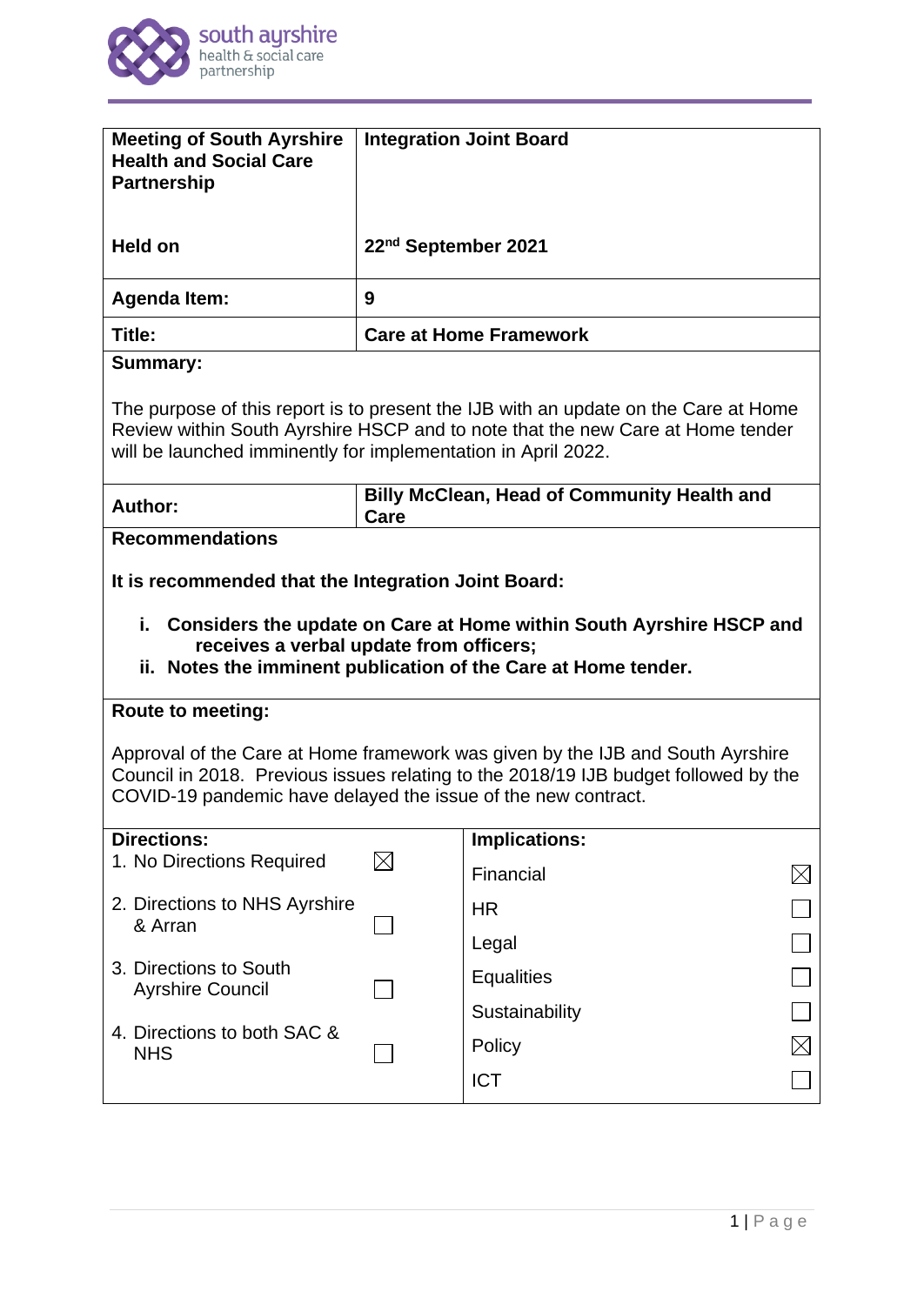

# **Care at Home Framework**

# **1. PURPOSE OF REPORT**

1.1 The purpose of this report is to present the IJB with an update on the Care at Home Review within South Ayrshire HSCP and to note that the new Care at Home tender will be launched imminently for implementation in April 2022.

# **2. RECOMMENDATION**

# **2.1 It is recommended that the Integration Joint Board:**

- **i. Considers the update on Care at Home within South Ayrshire HSCP and receives a verbal update from officers; and**
- **ii. Notes the imminent publication of the Care at Home tender.**

### **3. BACKGROUND INFORMATION**

- 3.1Shifting the balance of care from acute hospitals to community settings and ensuring that people can be supported to live at home or in a homely setting are key aspirations of the integration agenda as set out in the Public Bodies (Joint Working) (Scotland) Act, 2014. For many people being able to continue to live at home is only possible with support from families, friends, unpaid carers or through the provision of care at home services.
- 3.2In South Ayrshire Care at home services to residents living in the area are provided through a combination of in-house HSCP provision and externally purchased provision from the third and independent sector. Reablement services to assist people to regain their independence and to fully, or partially, reduce their reliance on care at home support services are provided by the HSCP and the new Reablement Service is now operational.
- 3.3There is a strategic programme of work internally within the HSCP driving forward the interrelated initiatives of: redesign of the Care at Home service; launching the Reablement Service; issuing a new commission for externally provided Care at Home.

# **4. REPORT**

#### Redesign of Care at Home and Reablement

- 4.1South Ayrshire HSCP are redesigning their Care at Home and South Ayrshire Integrated Reablement Services (SAIRS). The aim of these redesign programme's are to drive improvement for the people we support and delivery on South Ayrshire IJB's strategic objectives:
	- We focus on prevention and tackling inequality
	- We nurture and are part of communities that care for each other
	- We work together to give the right care in the right place
	- We help to build communities where people are safe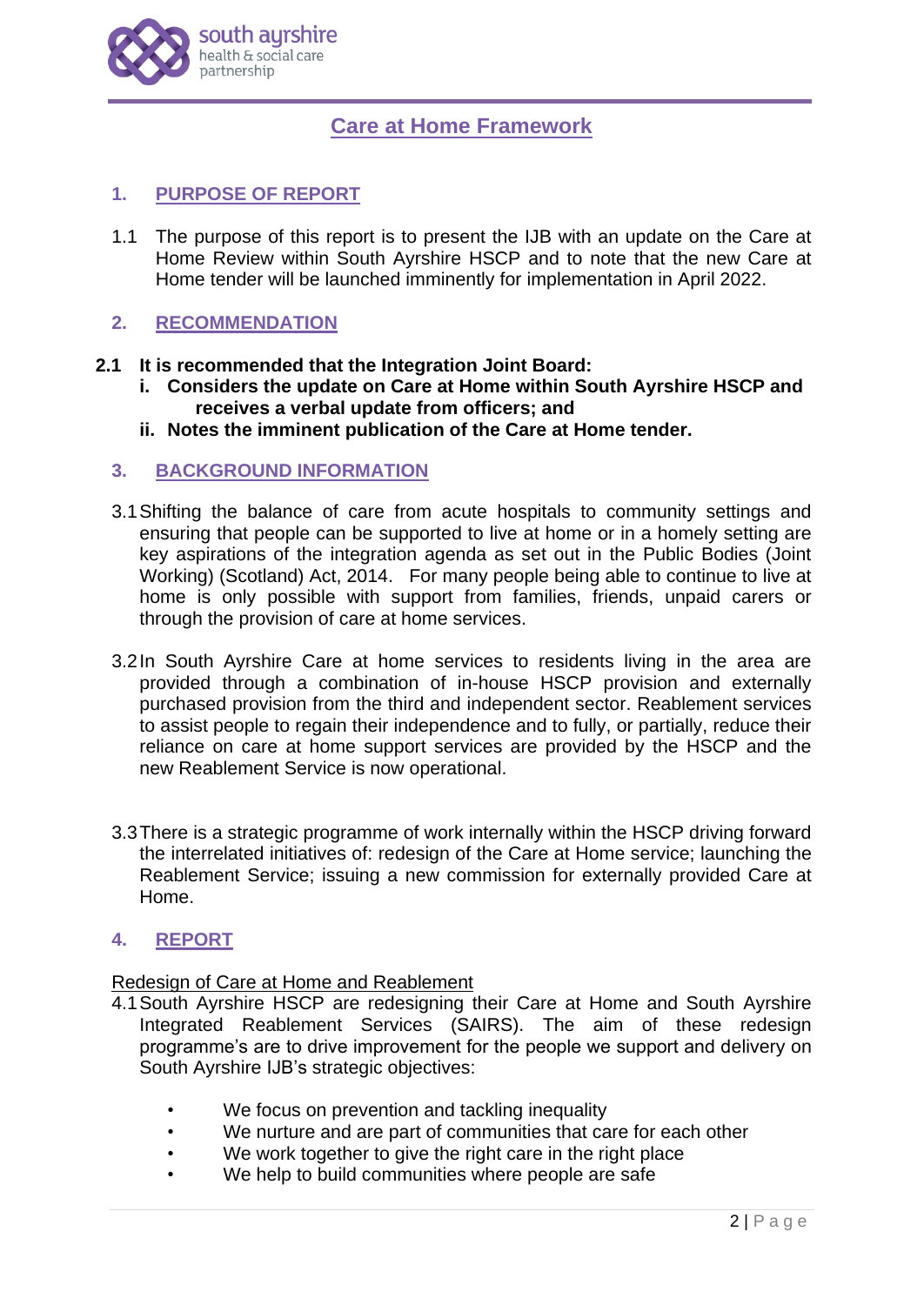

- We are an ambitious and effective Partnership
- We are transparent and listen
- We make a positive impact beyond the services we deliver
- 4.2These services are fundamental to supporting people to live independently and healthily in our local communities and depend on collaboration with a wide range of partners. Each redesign programme is supported by its own redesign board of key stakeholders including representatives from other services, staff, trade unions, and people who represent the views of service users and their families.
- 4.3The redesign boards will agree a 'Project Charter' which will lay out the plan for the redesign and key areas we need to focus on.



# Care at Home Commission

- 4.4Care at Home Services commissioned by the IJB from the Independent Sector are contracted through South Ayrshire Council and procured by the Council. To comply with procurement regulations, a new contractual arrangement requires to be put in place. The framework for this contract was agreed at the end of 2018 by the IJB and Council, however owing to issues with the 2018/19 budget not being agreed the publication of a new contract to tender was delayed; the HSCP was then in a position to reissue the tender in February 2020 but the decision was taken to delay this further as a result of the COVID-19 pandemic.
- 4.5This year a working group was convened to explore the options available to South Ayrshire regarding contracting for care at home provision. It was widely agreed that a localised flexible framework would be the best option, allowing for the greatest amount of flexibility to meet the needs of the partnership and service users.
- 4.6At an operational level, a significant amount of work has taken place over recent months (through a working group led by the HSCP commissioning team) to be at a stage where the HSCP is now able to issue a tender for a new Care at Home contract. An initial engagement event (pre-tender) with provider organisations was held on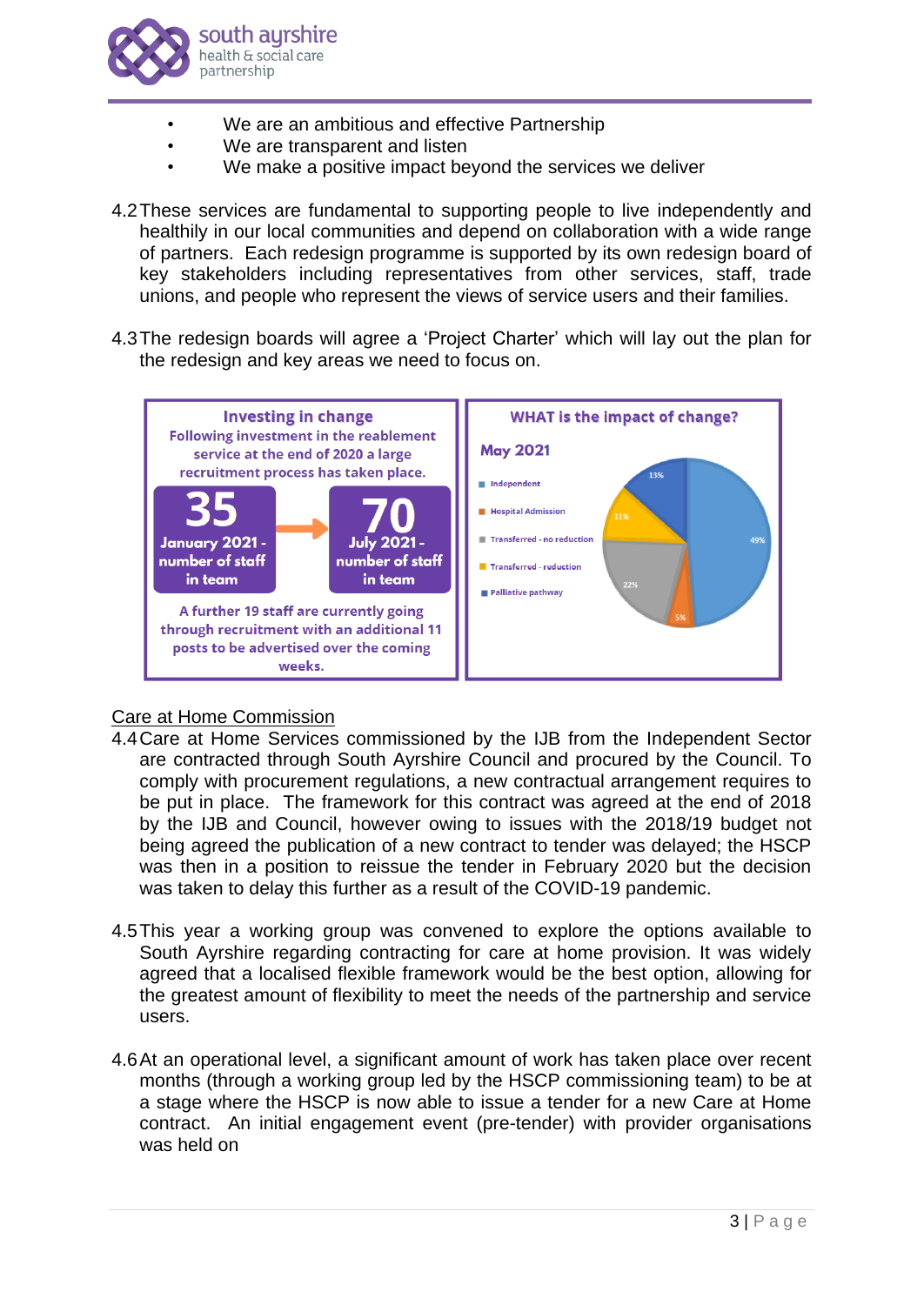

- 4.7A full commissioning plan has been prepared and will be launched in the coming weeks. The commissioning plan has been updated since 2018 to respond to key developments, in particular the plan now reflects the strategic objectives of the IJB Strategic Plan, the South Ayrshire Wellbeing Pledge and the aspirations of the Feeley Review. Importantly, the new contract will allow us to bring all providers onto a formal framework and will also enable the HSCP to make further progress with the implementation of the CM2000 monitoring system for our externally provided care.
- 4.8The Plan has now been handed to the SAC procurement team for publication and invitation to tender. The process is on target to have the new provider framework in place for April 2022.
- 4.9 Further verbal update will be provided to the IJB on 22<sup>nd</sup> September.

# **5. IMPLICATIONS**

#### **6.1 Financial Implications**

6.1.1There are no financial implications arising from the consideration of this report – the budget for CAH was agreed previously.

### **6.2 Human Resource Implications**

6.2.1There are no human resource implications arising from the consideration of this report.

#### **6.3 Legal Implications**

6.3.1There are no immediate legal implications arising from the consideration of this report.

#### **6.4 Equalities implications**

6.4.1 There are no immediate legal implications arising from the consideration of this report.

#### **6.5 Sustainability implications**

6.5.1 There are no immediate sustainability implications arising from the consideration of this report.

#### **6.6 Clinical/professional assessment**

6.1.1 Not applicable.

# **6. CONSULTATION AND PARTNERSHIP WORKING**

- 7.1 The HSCP has worked with a range of partners and our existing Service Providers and Scottish Care have been crucial partners in shaping the commissioning approach and CaH Commissioning Plan. Other engagement activity includes:
	- Survey issued to our existing CaH Providers exploring what works well, the issues and what could be changed moving forward.
	- "Bug Board" Workshops were held with Providers collaborating solutions to the issues.